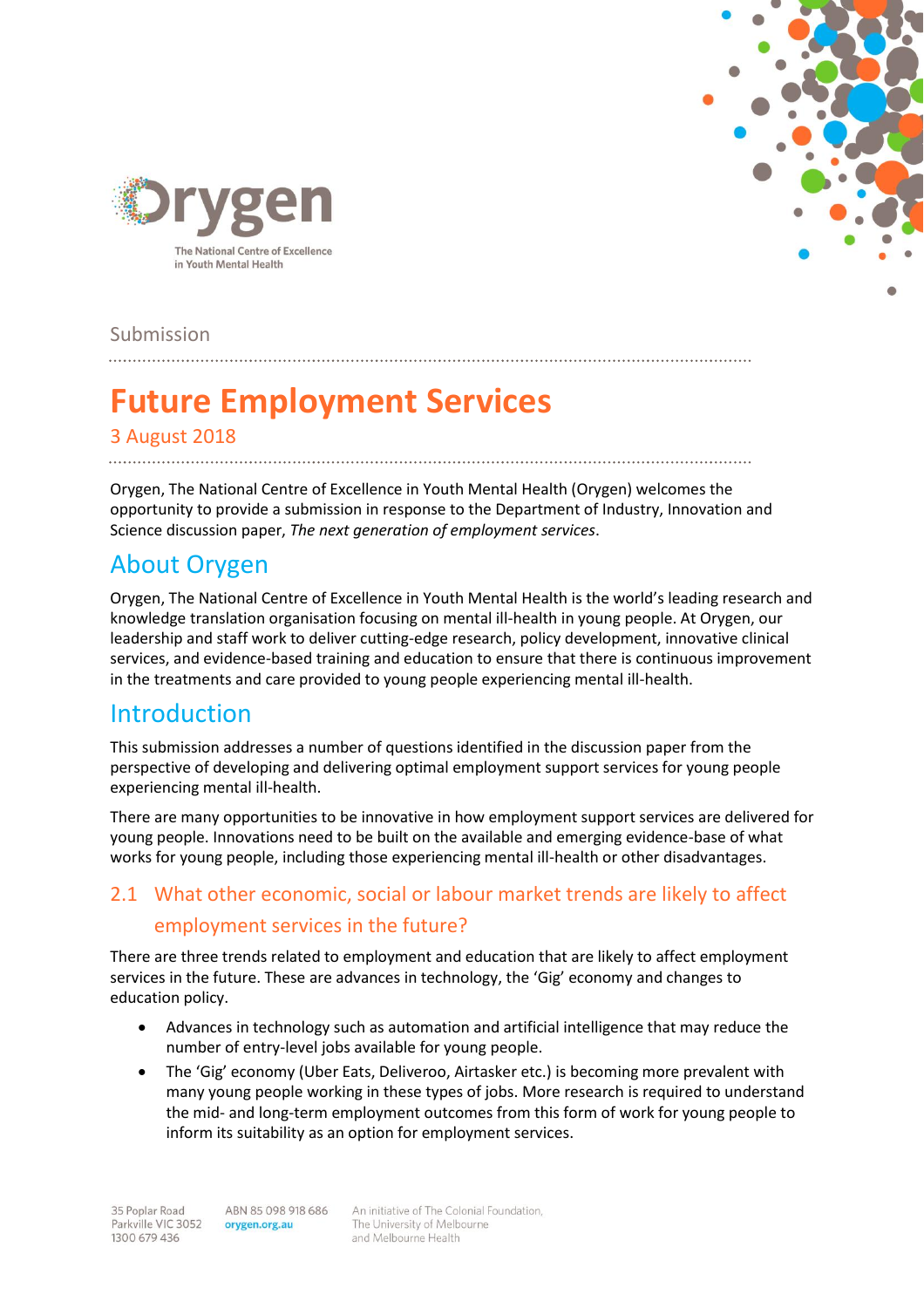Changes to education policy (e.g. the Victorian government is funding selected free VET courses in 2019). Many job seekers may choose to opt out of employment services to enrol in free study. The possibility for employment services to support these job seekers, particularly young people, across both education and employment placements should be explored. Currently the Commonwealth manages employment services and state and territory governments manage education but many young people require ongoing support in both areas, with their studies, part-time work and then ongoing career development. Rather than separate functions, employment services should be resourced to support job seekers throughout this period of transition.

# 3.1 What services should be available to the job seekers who are disadvantaged in the labour market to find work and how can they be delivered in a culturally competent way?

Employment support services should use evidence-based models of employment support in the delivery of job services to disadvantaged job seekers. Programs should use an individualised approach and be flexible to suit the specific labour market and needs of the community or cohort they seek to support. The Individual Placement and Support (IPS) model for job seekers with an experience of mental illness (currently being trialled and discussed further in response to question 3.3) could be, with appropriate cultural advice adopted and trialled for specific cultural contexts and extended to include supported educational pathways in the transition through to employment

- Co-design principles should be used when developing services for specific cohorts of job seekers.
- Embedding culturally aware peer workers or mentors may improve engagement in employment services.

#### Youth vocational peer workers

Orygen has embedded IPS in their headspace clinical services (located in north-west Melbourne) and enhanced this model through the inclusion of youth vocational peer workers. Youth vocational peer workers work collaboratively with the vocational specialists to provide emotional and social support to others. They do this from the perspective of a peer with lived experience of mental ill-health, incorporating their own experiences of work and/or study.

In the employment context, this can include supports such as talking about disclosing their mental health with employers or developing strategies with young people to manage their mental health when balancing work and study.

Vocational peer support can include:

- Promoting the vocational program to young people and clinical staff.
- Assisting young people to attend Centrelink appointments, job interviews and other practical activities that support engagement in work or study.
- Coordinating and co-facilitating vocationally focused groups.
- Providing pre-employment and post-placement support from a peer perspective.

Benefits of vocational peer support:

- Can increase young people's engagement and participation in vocational programs and other supports offered by the clinical service.
- Creates an entry-level career opportunity for young people interested in working in the mental health sector.

An initiative of The Colonial Foundation, The University of Melbourne and Melbourne Health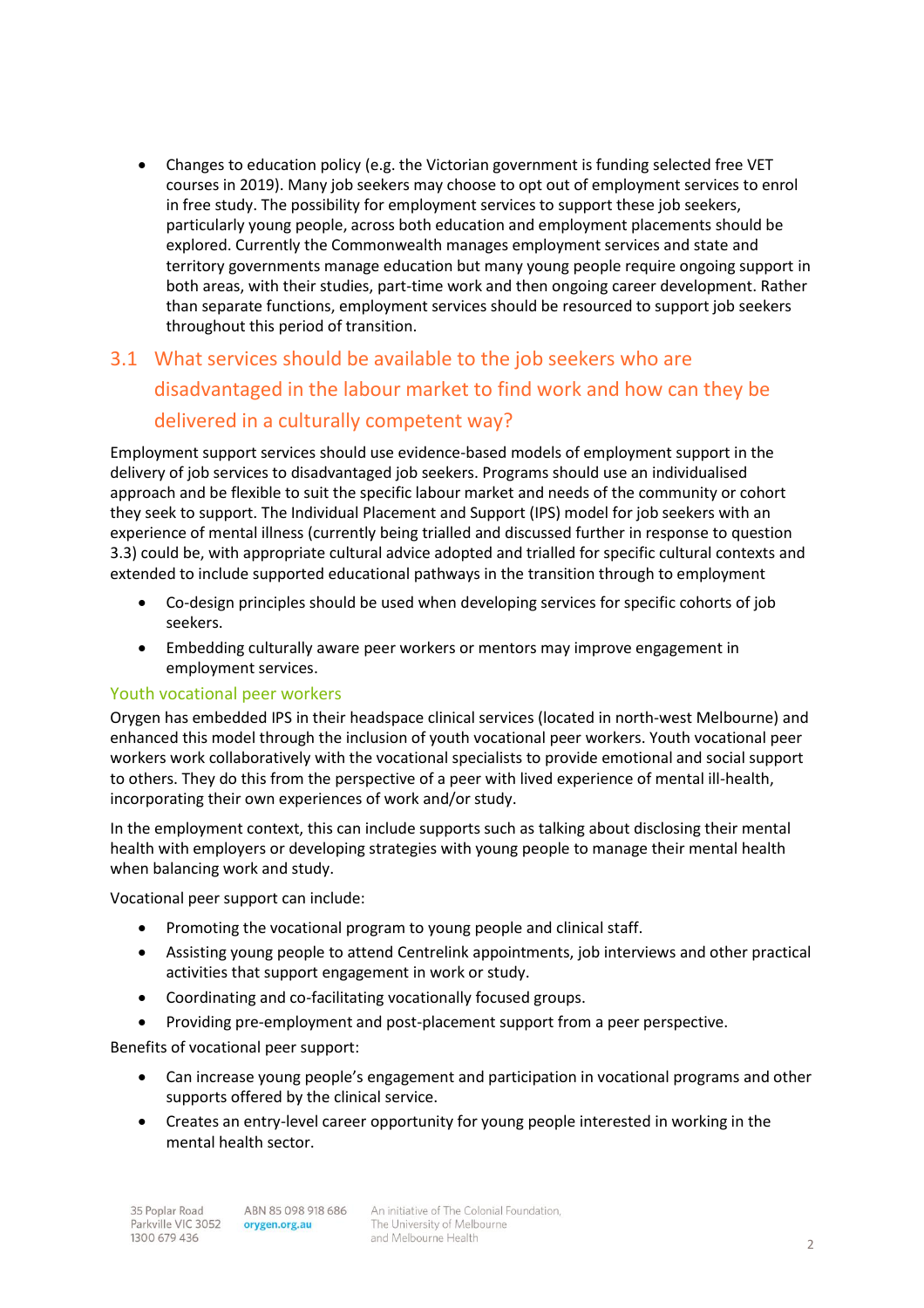Assists staff in understanding specific issues faced by their client group and therefore provide more individualised and targeted vocational supports.

# 3.2 What incentives might be useful to assist job seekers who are disadvantaged in the labour market to find work?

Providing funded training courses and financial support to access professional career advice would assist job seekers who are disadvantaged in the labour market. This funded support could be provided in a model similar to how NDIS funding is managed. Such an approach would empower a young person seeking work providing an incentive to be engaged with the support available.

The current system seems to vary greatly depending on the employment service used, with many service users not aware of what funding is available and/or not able to access this funding freely to enhance their job search progress. Spending should be able to be used by the job seeker to address anything they perceive as vocational barriers (e.g. driving lessons, short courses, vocational training or work clothing etc.).

Independent career practitioners could be an option to ensure job seekers were spending allocated funding on training and courses aligned to their career objectives. Currently many employment services are referring job seekers to in-house job search training courses or courses that are not aligned to the job seekers career aspirations but rather fit to the jobs currently available at that job service, for example forklift tickets or meat processing courses.

# 3.3 Are enhanced services best delivered through a single unified service, or a model that includes specialist service provision directed at particular cohorts of job seekers, as well as core service?

Orygen is currently trialling a specialist employment service for young people experiencing mental ill-health. The IPS model supports people with severe mental health difficulties into employment and involves intensive, individualised support, a rapid job search followed by placement into paid employment, and time-unlimited support for both the employee and the employer.

The IPS model is the most evidence-based and effective form of employment support for people experiencing serious mental illness. Twenty-four randomised controlled trials of IPS worldwide have shown a significant improvement in vocational outcomes for clients, including the first IPS trial undertaken with a youth cohort at Orygen Youth Health in Melbourne. On the strength of this evidence, the Australian Government funded a three-year national trial of the IPS model in 14 headspace centres across the country.

### 3.4 How could the quality of services job seekers receive from their employment services consultant be improved?

Orygen recommends minimum standards of training, supervision and ongoing professional development for career/vocational specialists working with people with a disability or mental health issue. Employment services staff should be required to have a minimum level of training in career development and introductory mental health training.

Career practitioners need to meet minimum requirements for eligibility to the Career Development Association of Australia. Developing a culture in employment service staff that encourages professional development, lifelong learning and professionalisation of the industry could have

An initiative of The Colonial Foundation, The University of Melbourne and Melbourne Health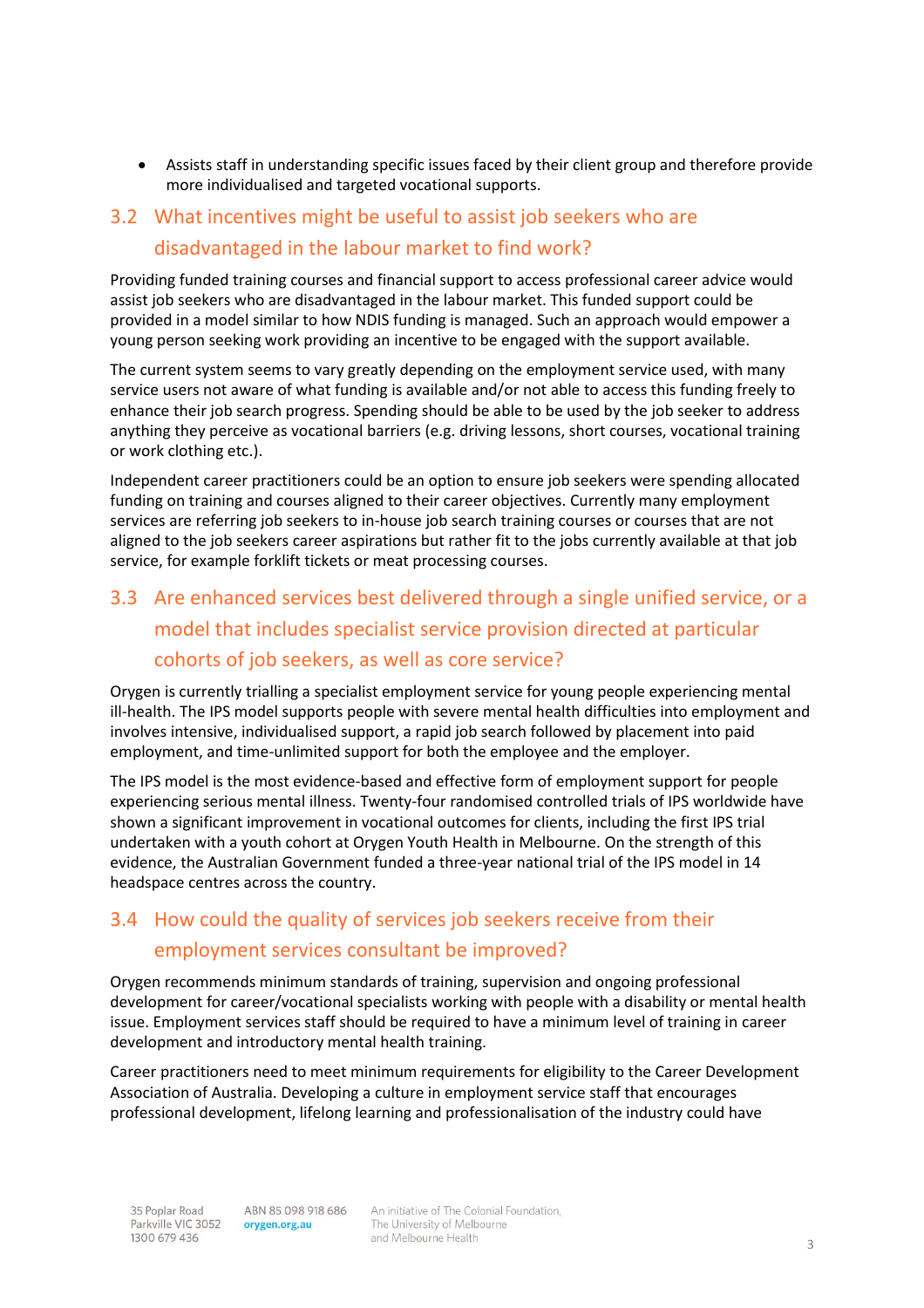multiple benefits to retaining skilled staff, increasing user engagement with services and reducing costs associated with referral to unsuitable training or employment opportunities.

Orygen recommends scholarships are made available to fund employment services staff to complete the Graduate Certificate in Career Development.

## 4.1 What online tools and assistance should be included to better meet the needs of particular user groups, including job seekers and potential employers? Which are the most important features that are required?

Orygen has is currently trialling a trial of a moderated online vocational platform (YOTES) to provide additional online career support, and peer support, to young people with mental ill- health via a webbased application. Many of the young people participating in the YOTES trial are also active or past participants in Orygen's IPS vocational programs.

YOTES is designed to support young people to access expert career advice, connect with peers, navigate career options and build career confidence. A team of online career specialists and youth peer workers assist users through social networking, group facilitation and interactive activities available on the system.

Benefits of the YOTES platform include:

- able to reach people in remote and regional areas or those with disabilities or illnesses that can make travelling to in-person supports difficult
- connects young people with other young people in a safe and supportive online setting to share their experiences of gaining work
- career management and job seeking skills can be delivered at a pace suited to a young person and they can track their progress
- support for young people at any stage of their career journey
- track their progress in the system.

#### 4.2 Is there a group of users that the online service should target?

Young people are the highest users of social media and technology so creating engaging online services targeted at supporting young people to reach their career objectives is paramount. Online supports that are evidence-based and developed with young people's input (co-design principles) will ensure that online services developed for this group are accessible and acceptable, maximising the potential benefits and employment outcomes.

Orygen would recommend that online services be developed for use locally so that information and job posts are relevant to that particular community over a national; one size fits all online system.

#### 5.2 How can future employment services add value to an employer's recruitment process?

Employment services could add value to an employer's offering to provide post placement support by working with employers to ensure their needs are met. Providing external specialists can support recruitment processes and ongoing support for employers in employing job seekers who experience mental health challenges. For example; engage mental health services to provide employer/employees with mental health first aid training.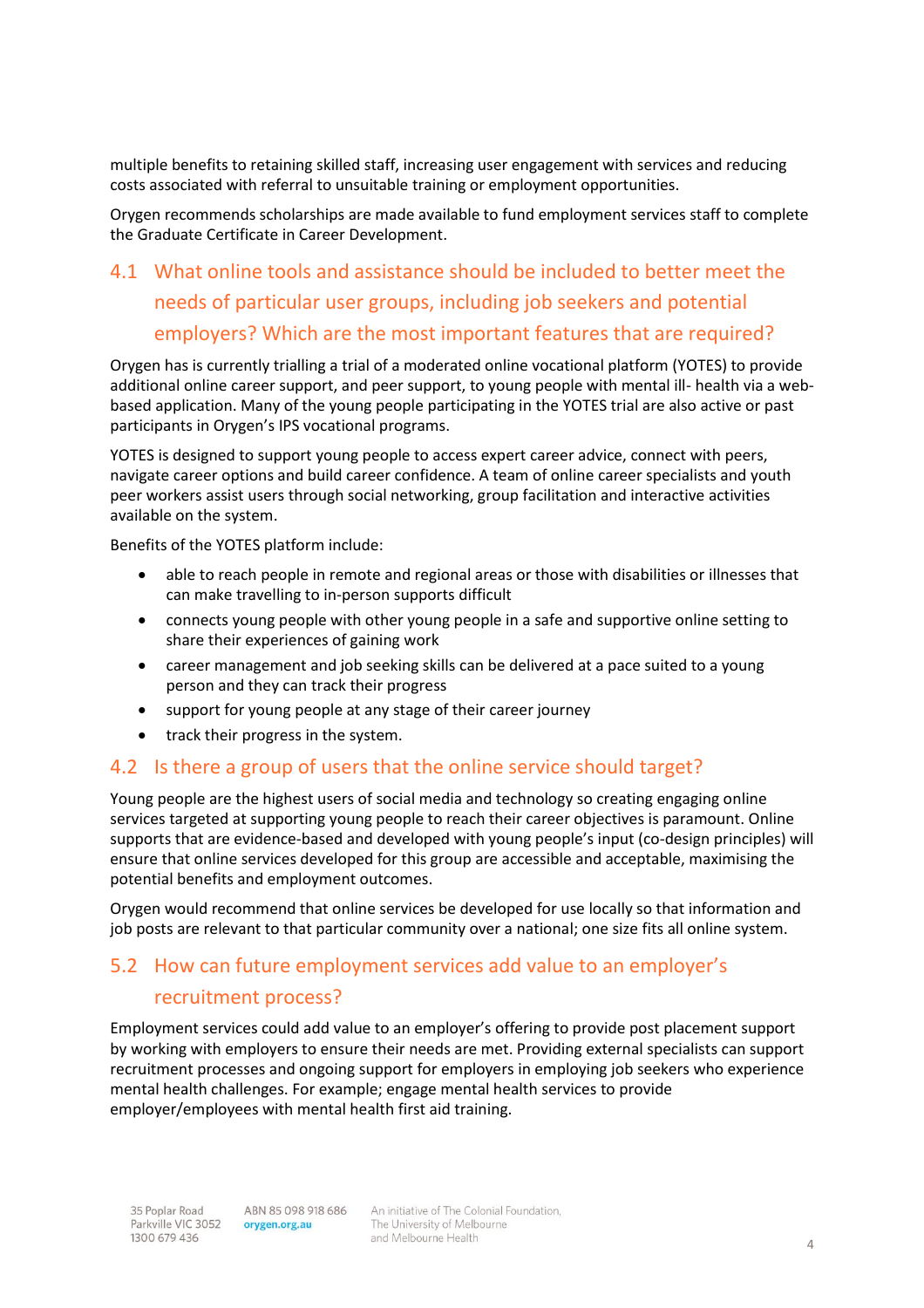# 5.5 What incentives (financial or otherwise) would help employers overcome any perceived risks associated with hiring disadvantaged job seekers? How should these operate?

Training should be available to employers and their employees to develop an understanding of some of the barriers that may be experienced from hiring disadvantaged job seekers. Training should be funded via the employment service but facilitated by external organisations that specialise in the area of disadvantage. For example; if a job seeker experiences autism, bring in training provided by specialist autism services.

### 6.2 Are there other options for accurately assessing job seekers needs that should be considered?

Assessments should include gathering information from the job seeker and, with their permission, medical specialists before a job seeker is referred to the employment service. If possible a case conferences with these specialists should be facilitated with Centrelink staff and the job seeker to create an agreed vocational support plan that will inform employment services to be provided for them.

#### 6.3 What is the best approach to assessing a job seeker's digital literacy?

Orygen recommends the development of a basic online test for completion when registering for employment support services. Job seekers that score lower on testing could be flagged for more intensive in-person employment support to ensure they are not missing out on job opportunities through their lack of digital literacy.

#### 7.1 Which of the activation options (points based or time based) would best support job seekers who largely self-service?

Both options have merit and suitability may depend on the cohort of job seeker. Young people may prefer a point-based system, as there could be potential to use gamification in employment service delivery to increase engagement in job seeking whereas some cohorts may prefer a time based option if they have more challenges to overcome before being 'job ready'.

It would be preferable to offer job seekers a choice in either based on their own individual need.

# 7.3 In addition to compliance actions for job seekers who do not meet requirements, could the activation framework also recognise job seekers who regularly exceed requirements? If so, how could this operate in practice?

Yes, if job seekers that are exceeding requirements could be incentivised with additional funding to the job seeker's training fund (mentioned in response to question 3.2).

An initiative of The Colonial Foundation, The University of Melbourne and Melbourne Health